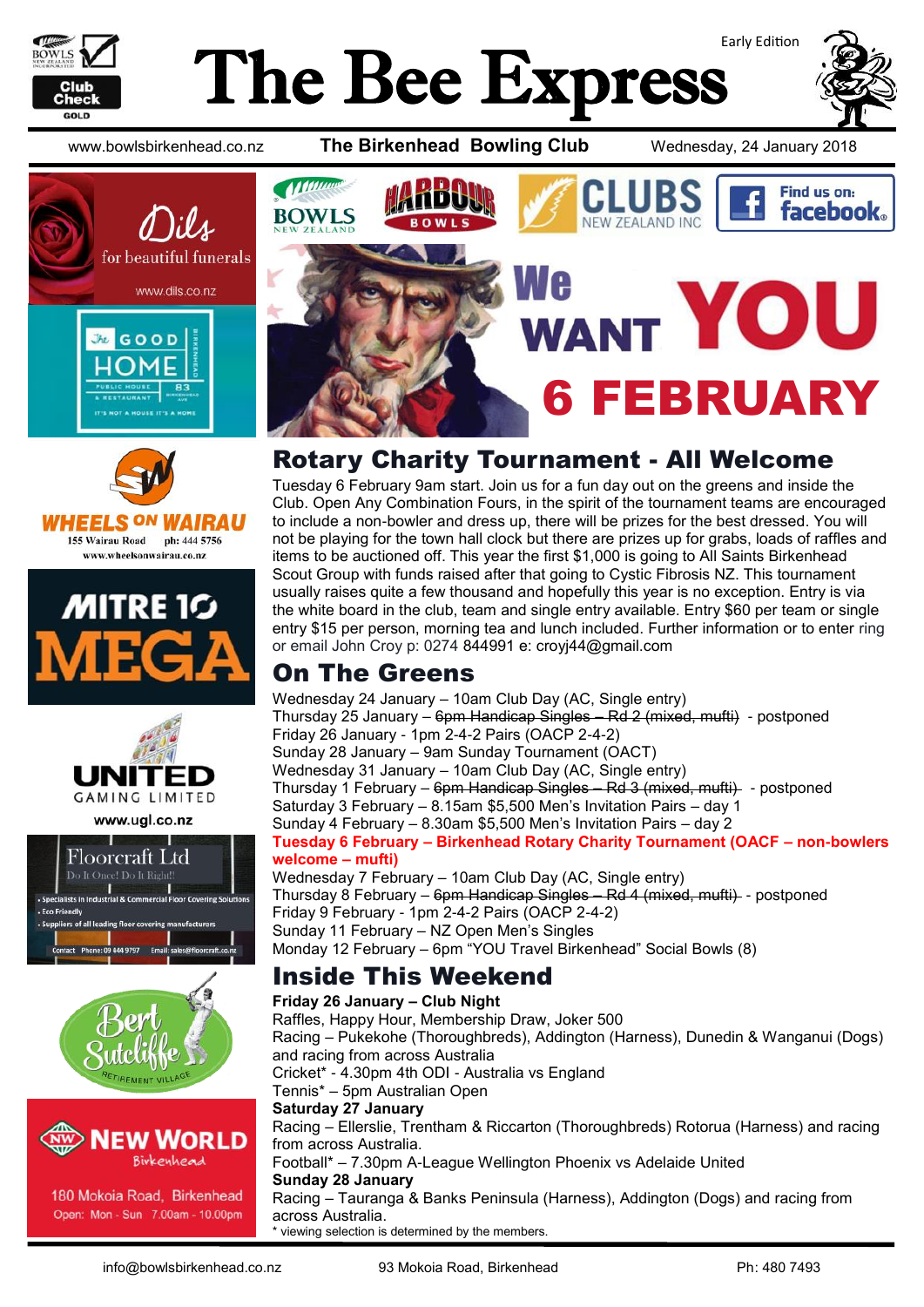

**Birkenhead Branch** 24 Birkenhead Ave **Barfoot& Thompson** Phone 480-9029 Licensed under the REAA 2008 Galbraith 2 489-8002 **Barfoot&Thompson Tim Roskruge** Birkenhead 09 480 9029<br>E: troskruge@barfoot.co M: 0274 923 125<br>P: 09 418 3846 Birkenhead 24 B **The Read** M. IRKENHEA ENSING TRUS CHINESE **OOKITH William Beare** @carpetmill.co.na ce Ph 09:441 7447 field 0620 Design & Manufacture **High Quality Durable** Whiteboards **Noticeboards Educational Furniture PRODUCTS** Over 25 years Ph: 09 444 1567 **New Zealand made** www.3dproducts.co.nz *<u>Ommie Swart Limited</u>* otional Apparel & Products, Corporate Gifts **Customised Team & Club Uniforms** 



BIRKENHEAD Recreation Drive PH: 418 2424 Proudly Supporting Bowls Birkenhead

www.birkenheadrsa.com

Play started way back in October with the women's championship singles only able to get through one day's play due to the Labour Weekend weather. The championship reached its conclusions last Saturday.

The women's under the two life system were down to a potential final with Ruth Lynch (2 lives) up against Carole Fredrick (1 life). Saturday was a cracker day just right for bowls. Fredrick drew first blood with two shots followed by another two on the next end, Lynch picked up a one on the third end to get on the board. Fredrick got out to a seven shot lead after ten ends (4-11). The next six ends were all Lynch's to lockup up the score at eleven all. The next five ends went predominately Fredrick's way leading 13-18 after twenty-one ends. Lynch picked up a three then a two to lock the score up again (18-18) after twentythree ends. Only three points required by each player to secure victory. Fredrick showed her determination scoring one on the next three ends to take the win (18-21) and force a final play off.

The final and again Fredrick drew first blood, but this time with a four. Fredrick snuck out to a four point lead after seven ends (8-4), but as we saw in the previous game Lynch came back at Fredrick to lock it all up at ten all after eleven ends. Lynch went ahead picking up two shots. Shots where traded over the next nine ends to lock up the scores once again (18- 18). Three shots to go out and this time it was Lynch picking up a two and a one to claim the title (18-21). Both games were worthy of being finals with great bowls played to both Fredrick and Lynch. Results:

Potential Final: R.Lynch 18, C.Fredrick 21 Final: C.Fredrick 18 , R.Lynch 21



Women's Championship Singles: Runner-up Carole Fredrick and winner Ruth Lynch

#### Gibson Shows His Class

As with the Women's, the Men's started back in October and culminated in the final last Saturday afternoon. In the Men's it was the top eight on Saturday and seeded as per their qualifying results in October.

After quarters and semis the final came down to Lionel Drew and Shane Gibson. Both players had tasted singles success having previously won the title, although it's been a while between drinks, Drew 2004-05 and Gibson 2006-07

Gibson had a tight run to the final winning both games by only three shots. Drew's run was more definite with thirteen point and six point wins.

The final, Drew got on the board first with a one. Gibson snatched a four. After six ends Drew was leading (7-6). The next three ends Gibson put six points on (7-12). Drew took

the following two ends (9-12). Gibson then picked up another four, followed by a three (9-19). A one to Drew on the next end (10-19). Gibson went out the following end picking up a two (10-21) and the Singles title for the season.

Results:

Quarter Finals:

L.Drew 21, G.Wallace 8 R.Watkins 21, J.Heath 12 S.Gibson 21, J.Rusk 18 J.Hindmarch 7, M.Rumble 21 Semi-finals: L.Drew 21, R.Watkins 15 S.Gibson 21, M.Rumble 18 Final:<br>L.Drew 10, S.Gibson 21



Men's Championship Singles: Runner-up Lionel Drew and winner Shane Gibson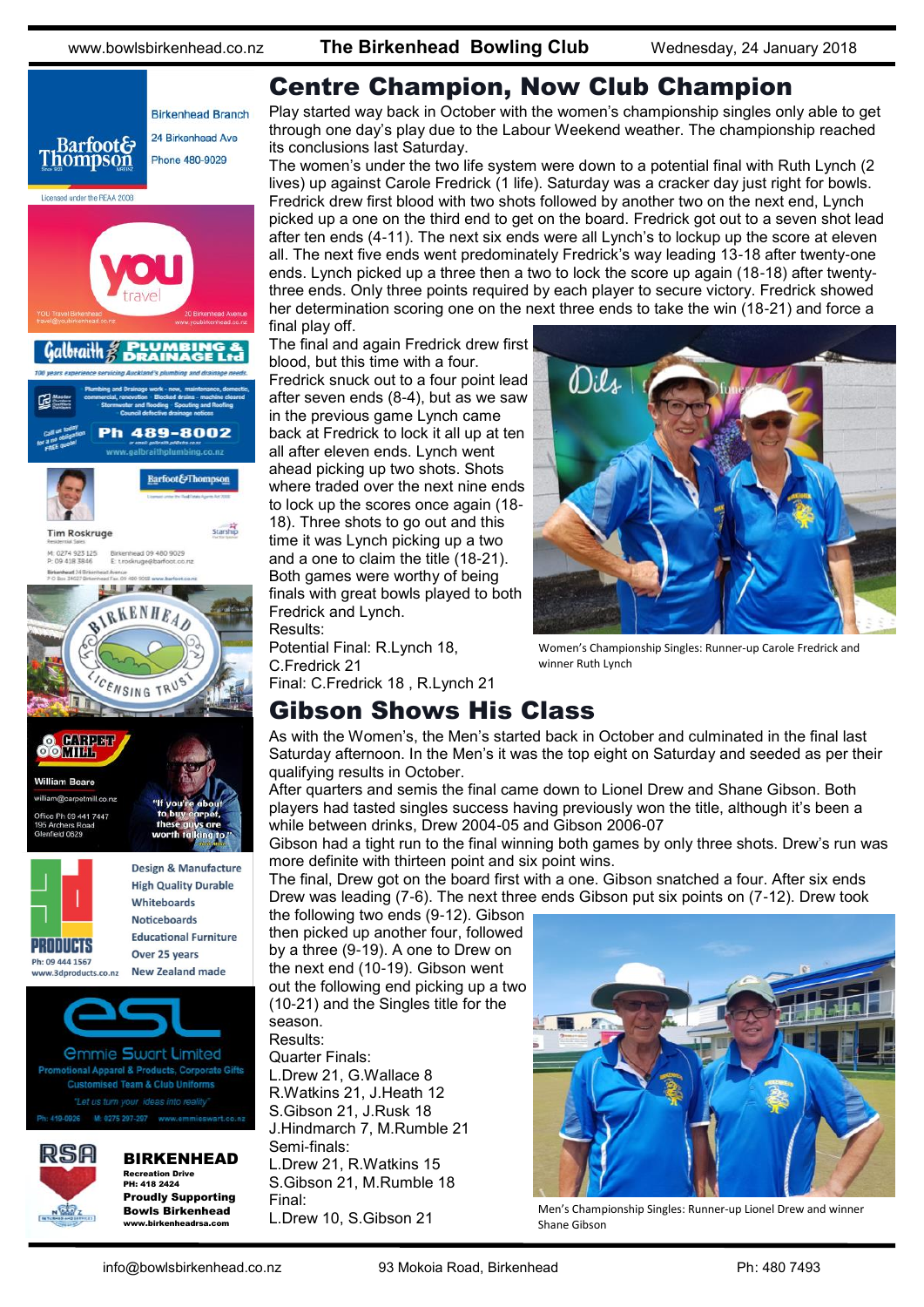www.bowlsbirkenhead.co.nz **The Birkenhead Bowling Club** Wednesday, 24 January 2018





180 Mokoia Road, Birkenhead Open: Mon - Sun 7.00am - 10.00pm











Second Thursday in the Month QUIZ EVENTS **THURSDAY NIGHT IS QUIZ NIGHT** 

## 7pm @ Birkenhead Bowling Club Thursday 8 February

Team and single entry Ring Emmie 0275 297 297 Or just turn up on the night

#### Lynch Staal Champions

Another championship disrupted by Auckland's weather. One day of play in the women's championship pairs was played earlier this month with the remainder transferred to last Sunday.

Play got underway in the afternoon in the potential final with Ruth Lynch (s) and Barbara Staal (2 lives) up against Jacqui Belcher (s) and Adele Ineson (1 life). Lynch/Staal won the first three ends to be three ahead before Belcher/Ineson scored a two on the fourth to be one behind. A one to Lynch/Staal on the next end followed by a four. Belcher/Ineson picked up a three then dropped a one before picking up a two on the ninth end (9-7). Lynch/Staal then picked up their second four of the game (13-7). Over the following six ends ones were scored by both teams with the exception of Belcher/Ineson securing a three on the fourteenth. Sixteen ends and the score was in favour of Lynch/Staal (16-12). A three to Lynch on the seventeenth put the game out of reach for Belcher/Ineson and Lynch/Staal were crowned the Champions for this season.

#### Two Drews and A Final

Denied a final in the Champ Fours Nigel Drew was ready for revenge. It was a battle between father Lionel Drew and son Nigel Drew.

Lionel partnered up with Steve Yates off the front had only dropped one game to get to this point. While Nigel Drew with lead Mark Rumble had dropped two games and had made the finals thanks to the pair of Evan Thomas and Doug Parlane beating L.Drew/ Yates in the qualifying.

It was tit for tat over the first seven ends of the final, seven all after eight ends. The next

seven ends saw N.Drew/Rumble picking up ones while LDrew/Yates picked up a three, a couple of twos and a one. L.Drew/Yates ahead (15- 10) after fifteen ends dropped a five on the sixteenth end. Fifteen all after sixteen ends and only two ends to play, it was game on. N.Drew/ Rumble scored a one on the seventeenth to pull ahead by one shot (15 -16) with one end to play. The eighteenth end and one in front Rumble draw a front toucher. Yates tried to disturb it with his last bowl. L.Drew's first bowl missed its intended target,



Men's Championship Pairs: Winners: Mark Rumble and Nigel Drew (s), Runners-up Steve Yates and Lionel Drew (s)

the toucher, and finished in the ditch. N.Drew played his bowl. Lionel drove his next on his forehand, hit the toucher and pushed the jack into the ditch, Rumble's toucher finished just short of the ditch. The dust settled and Rumble signalled two. Nigel was unable to add to the total. Only one shot for Lionel and that was to draw to the ditch and force an extra end. Lionel's bowl came down and entered the zone for the draw but dropped into the ditch. N.Drew and Rumble held two shots and were declared the victors and this season's Club champions.

Results: Qualifiers: J.Heath/D.Perison 14, M.Rumble/N.Drew 15 A.Richardson/K.Croasdale 10, M.Haggart/J.Hindmarch 22 E.Thomas/D.Parlane 18, B.Cochrane/M.Garred 20 S.Yates/L.Drew 29, C.Nathan/P.Nathan 12 Semi-finals: M.Rumble/N.Drew 14, M.Haggart/J.Hindmarch 11 B.Cochrane/M.Garred 13, S.Yates/L.Drew 18 Final: M.Rumble/N.Drew 18, S.Yates/L.Drew 15